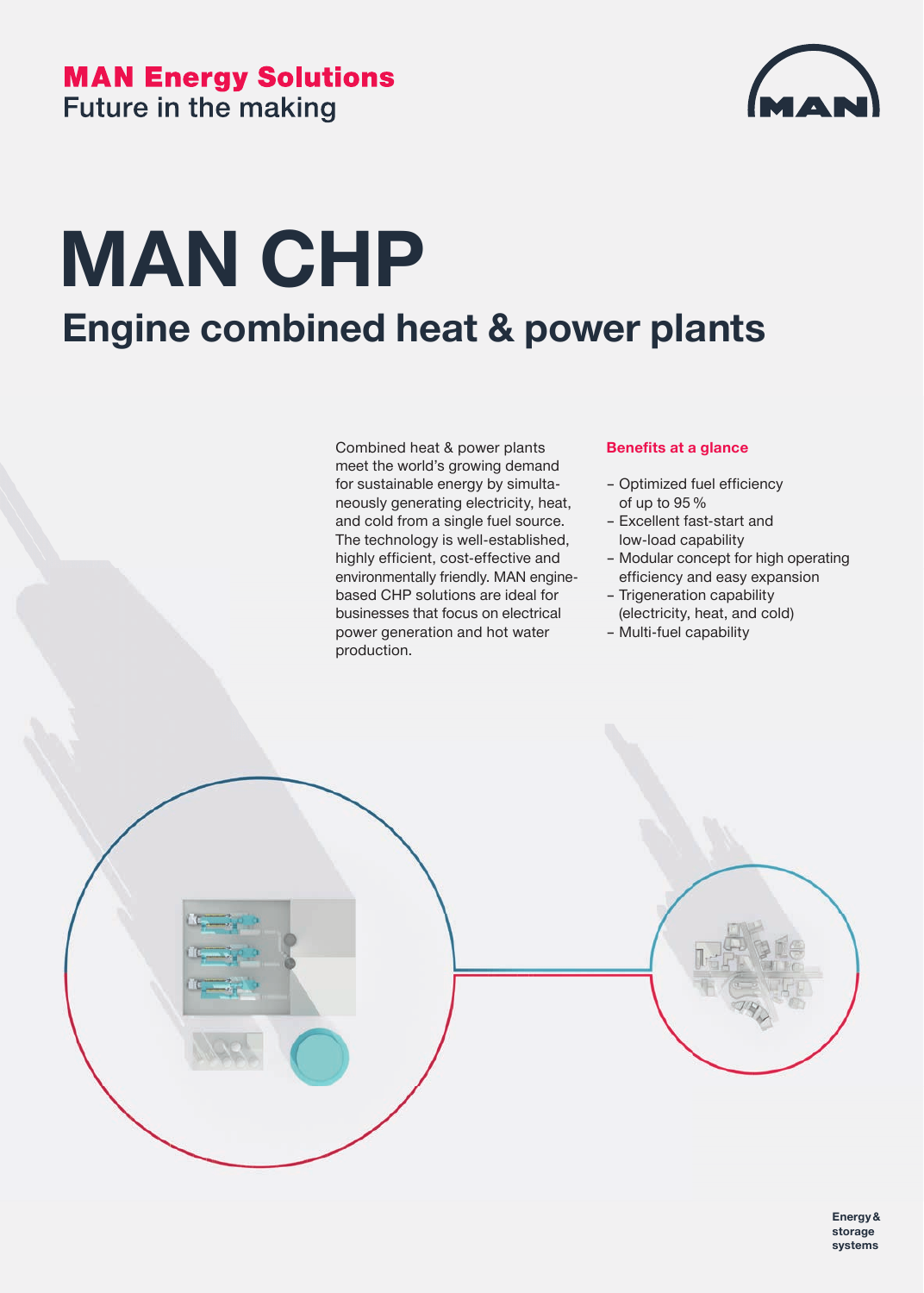# **Turning waste heat into value**

#### **Cost-effective cogeneration**

Cities, utilities, and industries require flexible energy supplies that ensure the constant availability of electricity and heat or cold. And while the demand for energy grows, as does the demand for environmental responsibility and cost-effectiveness.

CHP, also known as cogeneration, is the simultaneous production of power and thermal energy from a single fuel source, offering a practical solution to the challenging conditions of the energy market. Cogeneration is a highly efficient form of energy conversion and it can achieve primary energy savings of approximately 40 % compared to the separate purchase of electricity from the national electricity grid and operating a gas boiler for on-site heating.

CHP plants can also reduce the overall CO<sub>2</sub> emissions and help achieve climate protection targets in many regions worldwide. They are typically located close to the end user and therefore help reduce transportation and distribution losses, improving the overall performance of the electricity transmission and distribution network.

#### **General competence**

MAN CHP solutions convert the waste heat generated in gas or diesel engines into useful energy. The waste heat extracted from the exhaust gas, engine jacket water, engine lube oil and charge air cooling circuits can be used to heat water. This form of thermal energy can then be used in applications such as district heating and industrial processes.

The high power density of the engine modules means that MAN CHP power plants are compact, with a short erection time, and can easily be extended when more power is needed. Maintenance is easy and cost-effective thanks to customized service concepts.

MAN CHP plants are designed to meet the overall demand of the end consumer and can easily adapt to changing electrical and thermal requirements throughout the year.

Every combined heat & power plant is unique. We help customers to find the optimal solutions for their specific challenges. One of our key skills is the integration and optimization of various systems to provide a complete solution.

#### **System solutions**

MAN CHP power plants are an economical solution for electricity, district heating, and process heating or cooling. MAN engines can convert practically all of the input energy, achieving fuel efficiency levels of up to 95 %. Continuous partial-load operation and low-load operation down to 15 % load are possible.

Our solutions are suitable for different fuel sources thanks to a wide range of gas, liquid fuel and dual fuel engines. This includes biofuels and carbonneutral gases such as synthetic natural gases and/or mixtures of hydrogen.

Compared to conventional electrical generators and on-site boilers, MAN CHP plants lower emissions considerably. MAN engines are clean and comply with international environmental requirements. Using gas reduces emissions drastically when compared to other fossil fuels.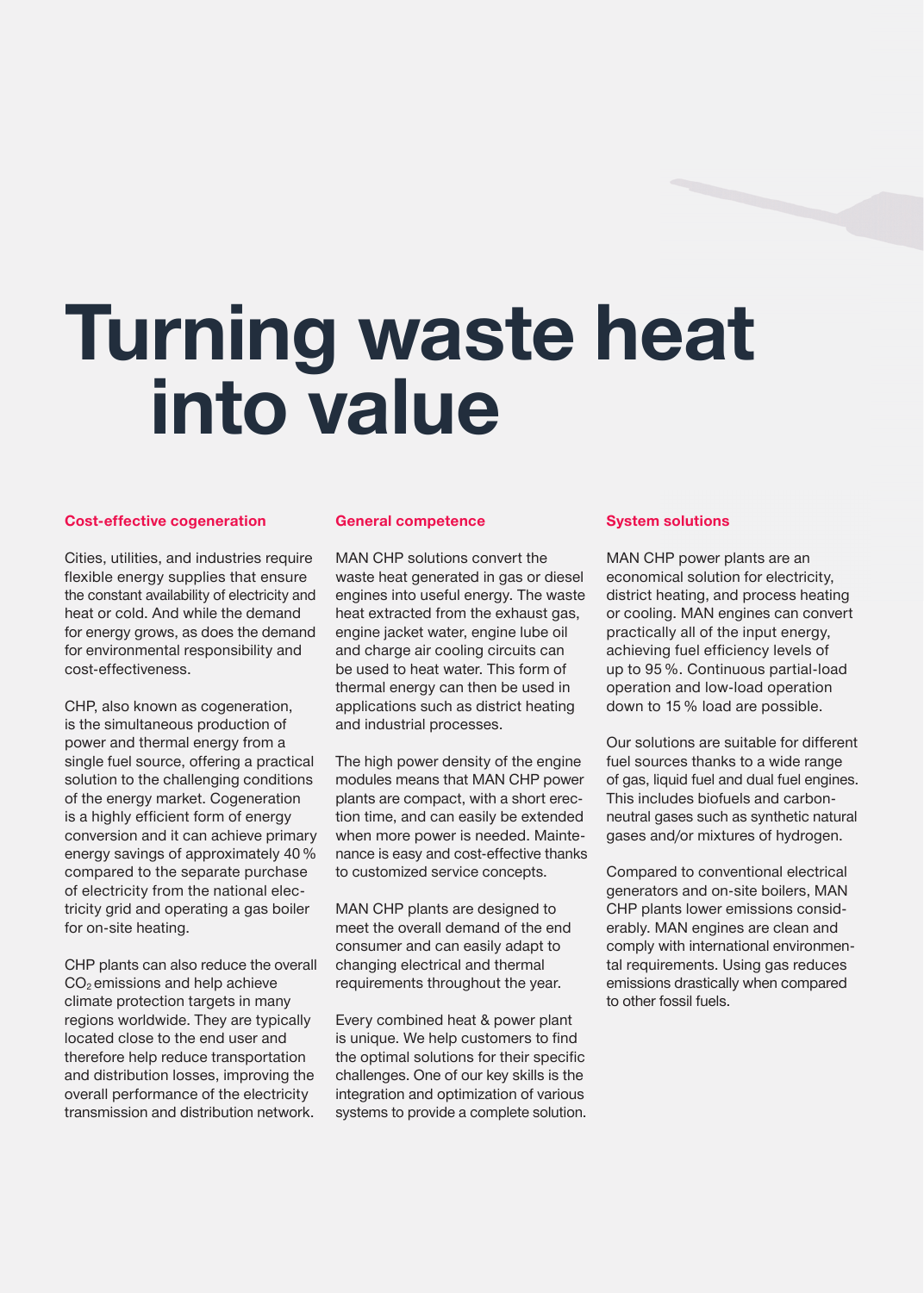

#### **Key applications**

Our engine-based combined heat & power solutions are ideal for businesses focused on electrical power generation and hot water production, i.e. where the powerto-heat ratio is higher than 0.8.

For companies focused on thermal energy at high temperatures (powerto-heat ratio lower than 0.8), we provide highly efficient gas-turbine-based CHP solutions.

#### **District heating**

As cities expand, the new residential areas, shopping opportunities, leisure facilities and industrial zones demand their share of energy. Whereas conventional power plants normally waste exhaust heat from power generation, district heating uses it by feeding it into a network of insulated water pipes.

#### **Cooling**

The waste heat from the engine can also be turned into cold. By including an exhaust gas or hot-water-driven absorption chiller, MAN CHP plants can produce chilled water to run central air conditioning systems in hospitals, data centers, hotels and office blocks.

#### **Process heat and cold**

Approximately two-thirds of the energy consumed by industries is used for generating process heat and cold. At the same time, up to half of the energy consumed for power production ends up as waste heat. MAN CHP plants can use this heat for your industrial processes and lower your energy costs and emissions.

#### **Peaking plants**

Engine-based combined heat & power plants are the best solution for a flexible change in operation between power generation and heat production. In warm periods where there is no heat demand, the fast-starting gensets can be used as a peaking plant, ensuring emergency availability and adding security to your grid. With fast ramp-up times and a multi-fuel capability, MAN CHP plants can easily compensate for fluctuations caused by renewable energy sources or seasonal changes in power demand.